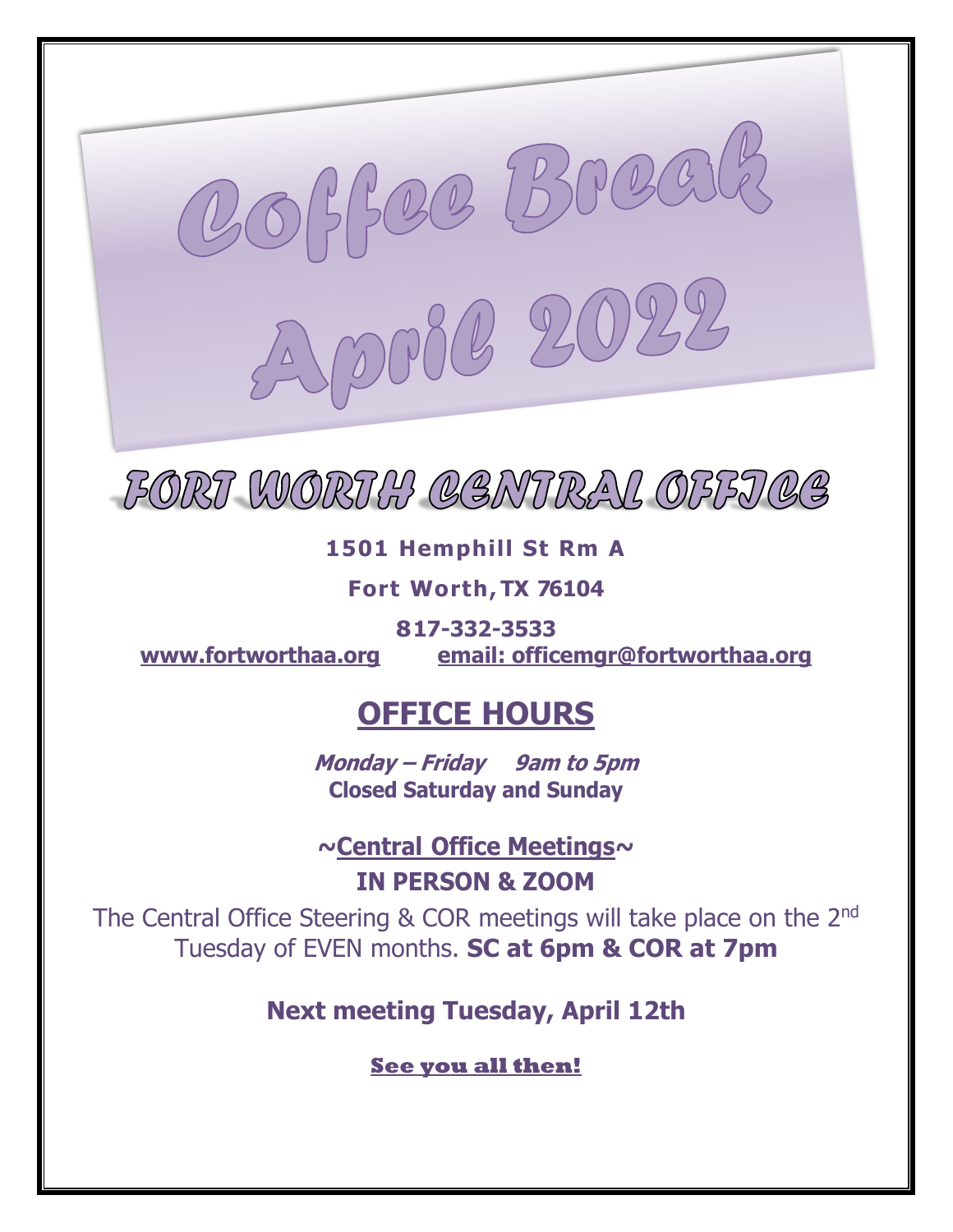# **An important message from CD6:**

Hope you are having a Wonderful Week. Just want to let you know that District 64 voted to stop participation with CD6. Thus, CD6 will cease to exist as an operating entity. District 62 will keep the name only, in hopes that perhaps someday we may come together, stronger than ever to Serve Great Fort Worth, without having to remain in our District Borders. The purpose for maintaining the name is because it takes a lot of time and energy to start up a new Not for Profit Organization. Distributions will be made to Fort Worth Central Office, NETA65 and GSO, leaving a Zero / 0.00 balance. Therefore, no contributions should be made to CD6 after 12/31/21. If a check is received after that date, the check will be returned to the insurer. Thank you, for your continued Service in AA. Love and Service, Jamie C  $\sim$  DCM62

#### **District 61(zoom)**

Saturday, May14, 2022 at 9am Saturday, July 9, 2022 at 9am Saturday, September 10, 2022 at 9am Saturday, November 12, 2022 at 9am All meetings are on Zoom: Meeting #: 963 752 5735, Passcode: panel71 Contact our DCM Ken at districtcm61@gmail.com or Secretary Linda at dist61secretary@gmail.com

**D61 Treatment Meeting** - **Last Sunday each month** at 10am

ZOOM Meeting ID: 852 2156 2067 Passcode: step12 Emailed Erik S [erikskjolsvik@gmail.com](mailto:erikskjolsvik@gmail.com)

**District62** (Hybrid) In person or ZOOM Zoom ID: 442 121 8546 Passcode: 875983

> District 62 Meeting Schedule 2022: 05~07 10am Camp Bowie Women's 07~09 10am Stewart Street 09~03 10am Heights Group 11~05 10am Harbor Group Zoom ID: 442 121 8546 Passcode: 875983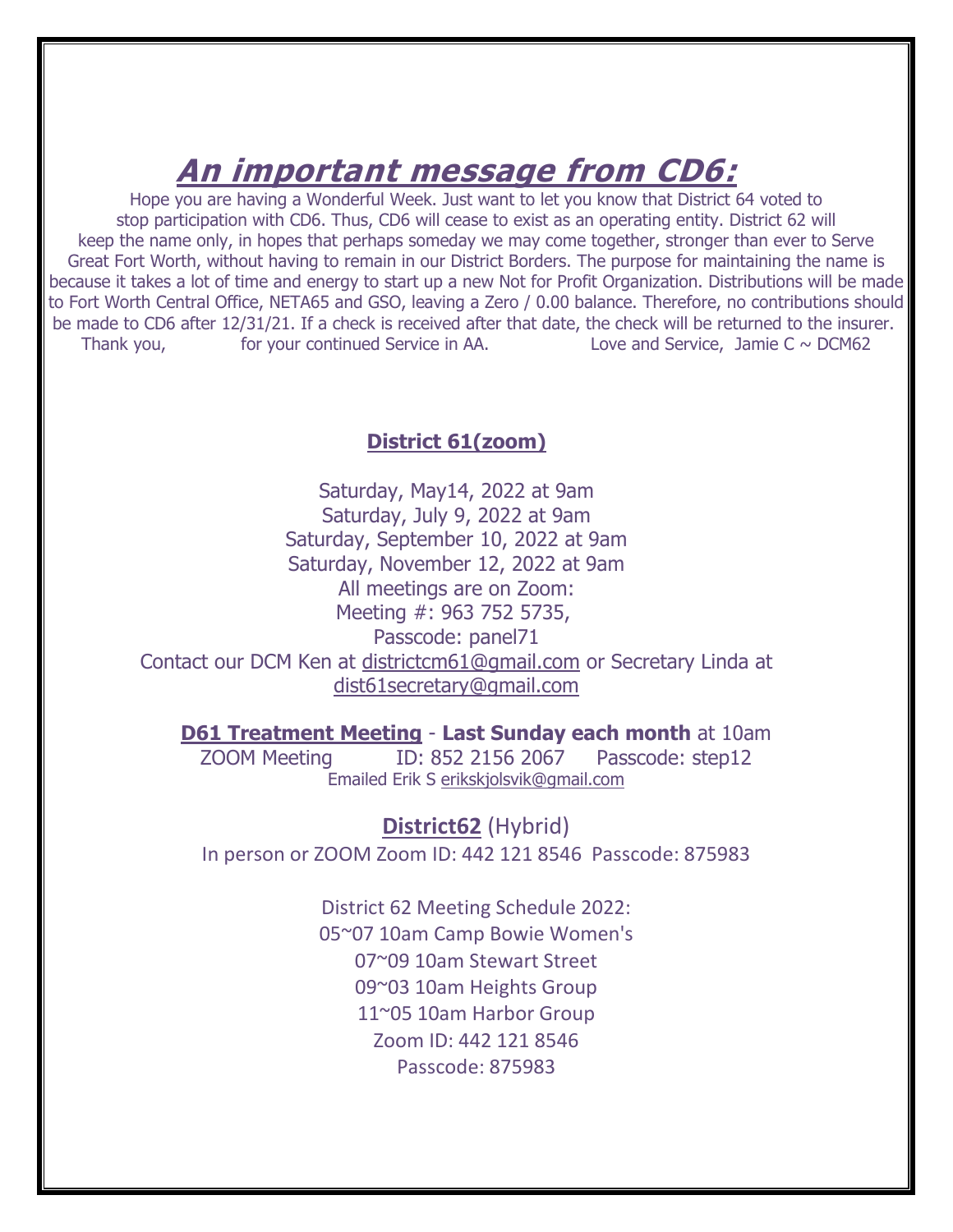### **District64(hybrid)**

2<sup>nd</sup> Saturday of even months..

Times and locations for future meetings will be determined at each meeting.

#### **Location for April's meeting TBA**

ZOOM 847 6671 1949 Passcode: action DCM D64 Johnathan J email: jrockk52@yahoo.com

### **District65**

DCM Scott S [scottlstockman18@gmail.com](mailto:scottlstockman18@gmail.com)  Sunday, April 10 130pm Cleburne Alco Sunday, May 1 9am Chalk Mountain Sunday, June 5 130pm Stephenville Group Sunday, July 10 130pm Acton Group Sunday, Aug 7 Chalk Mountain Sunday, Sept 11 130pm Granbury Group Sunday, Oct 2 9am Chalk Mountain Sunday, Nov 6 130pm Acton Group Sunday, Dec 4 130pm Cleburne Alco

#### **District71**

DCM Laurel H [laulo922@gmail.com](mailto:laulo922@gmail.com)

### **District74**

Sunday, May 15th A Wayward Group 2pm Sunday, July 17<sup>th</sup> Hour House 2pm

# You can access all District info on our website [www.fortworthaa.org](http://www.fortworthaa.org/)

Just click on *Committees Page* from the Welcome page If you have any questions, there are contact emails for each District.

Let us know if you have any questions!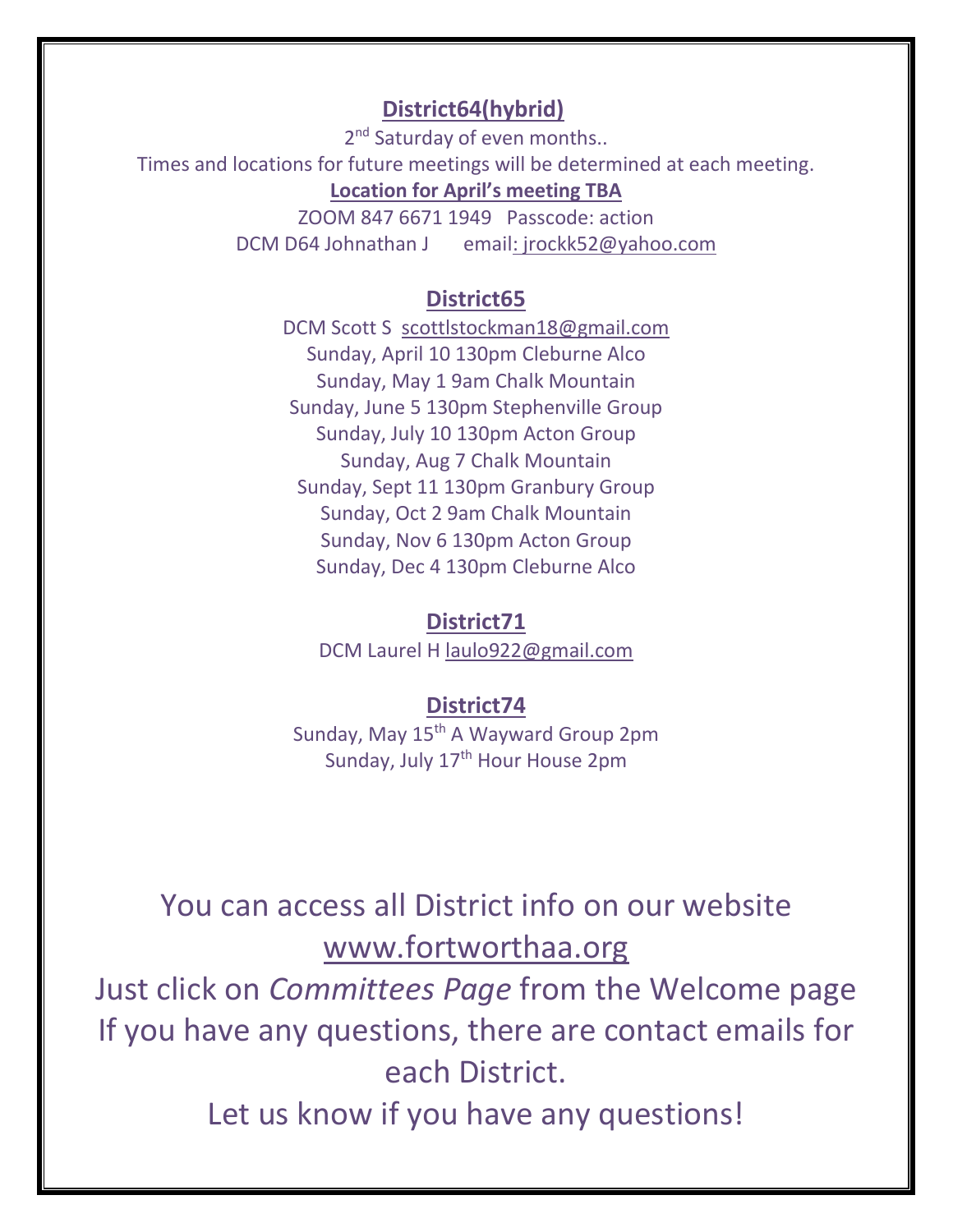# EVENTS

**Area PI Committee Meetings**

3<sup>rd</sup> Monday every month @7pm Virtual ZOOM Meeting ID 837 4906 830 PW 823 330

### **Area CPC Committee Meetings** 3<sup>rd</sup> Saturday every month

4pm-5pm on ZOOM ID 816 8618 0166 PW 532589

#### **Founders Day Conference**

June 10-12, 2022 In Akron Ohio All info at [www.foundersday.org](http://www.foundersday.org/) Registration opens March 1<sup>st</sup> @9am

# *Big Book Quote of the Month*

"…Resentment is the 'number one' offender. It destroys more alcoholics than anything else. From is stem all forms of spiritual disease, for we have been not only mentally and physically ill, we have been spiritually sick."

Used with permission of AAWS, Inc. Big Book pg.64